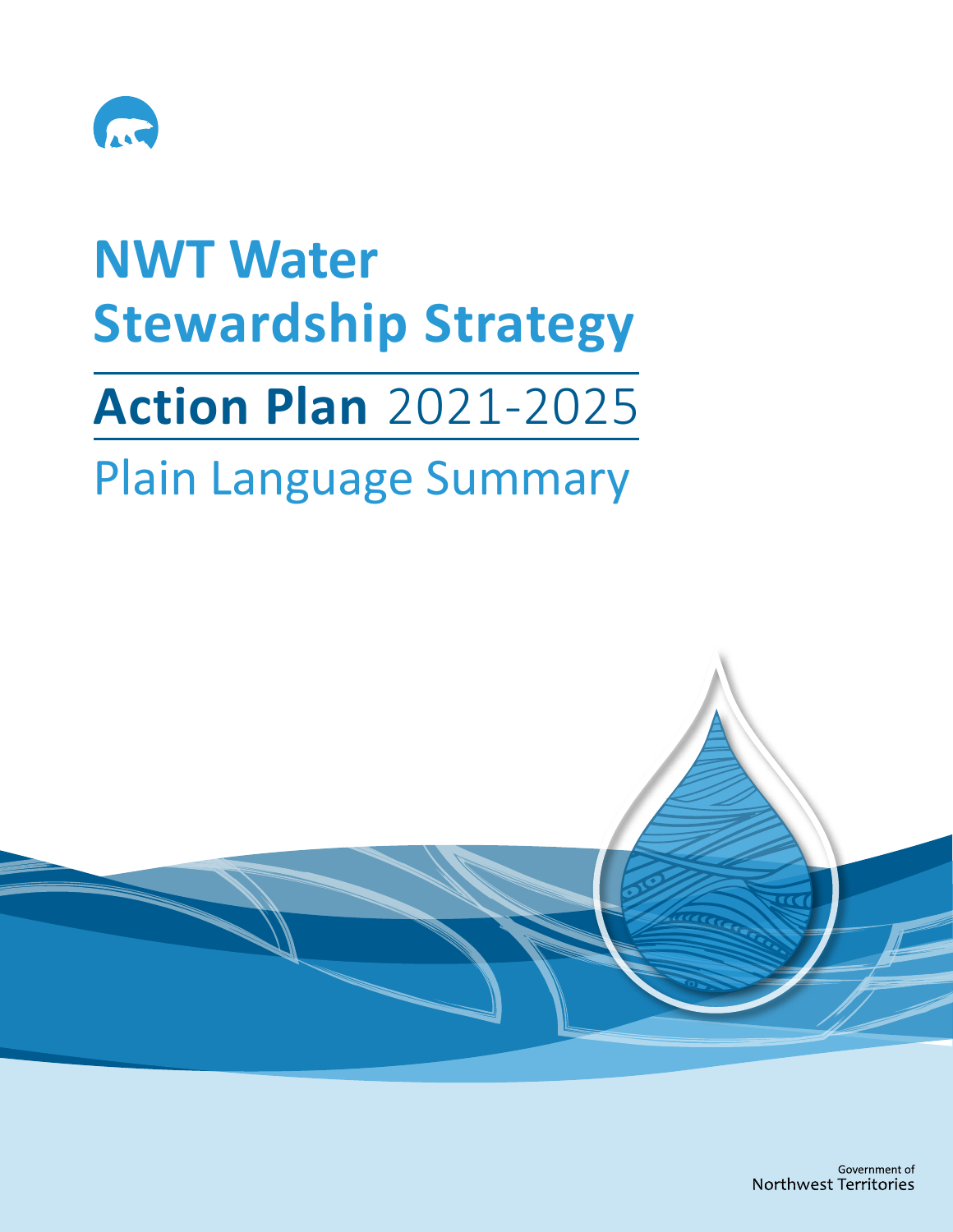

## What is the Action Plan?

Water is very important to the residents of the Northwest Territories (NWT). Water partners want to make sure the waters of the NWT remain healthy and abundant. For years water partners shared ideas about how we should look after water in the NWT and, in 2010, the federal and territorial government worked with water partners to create *Northern Voices, Northern Waters: NWT Water Stewardship Strategy* (Water Strategy). The vision of the Water Strategy is that "the waters of the Northwest Territories will remain clean, abundant and productive for all time."

The goals of the Water Strategy are to make sure:

- Waters that flow into, within or through the NWT are substantially unaltered in quality, quantity and rates of flow;
- Residents have access to safe, clean and plentiful drinking water at all times;
- Aquatic ecosystems are healthy and diverse;
- • Residents can rely on their water to sustain their communities and economies;
- • Residents are involved in and knowledgeable about water stewardship; and
- All those making water stewardship decisions work together to communicate and share information.

The *NWT Water Stewardship Strategy Action Plan 2021-2025* is the third action plan that water partners have made together. The Action Plan lays out how water partners can work together to look after the water.

**Water partners** are anyone with a role in water stewardship. This includes territorial and federal governments, Indigenous governments and organizations, communities, regulatory boards, non-government organizations, industry and academic institutions.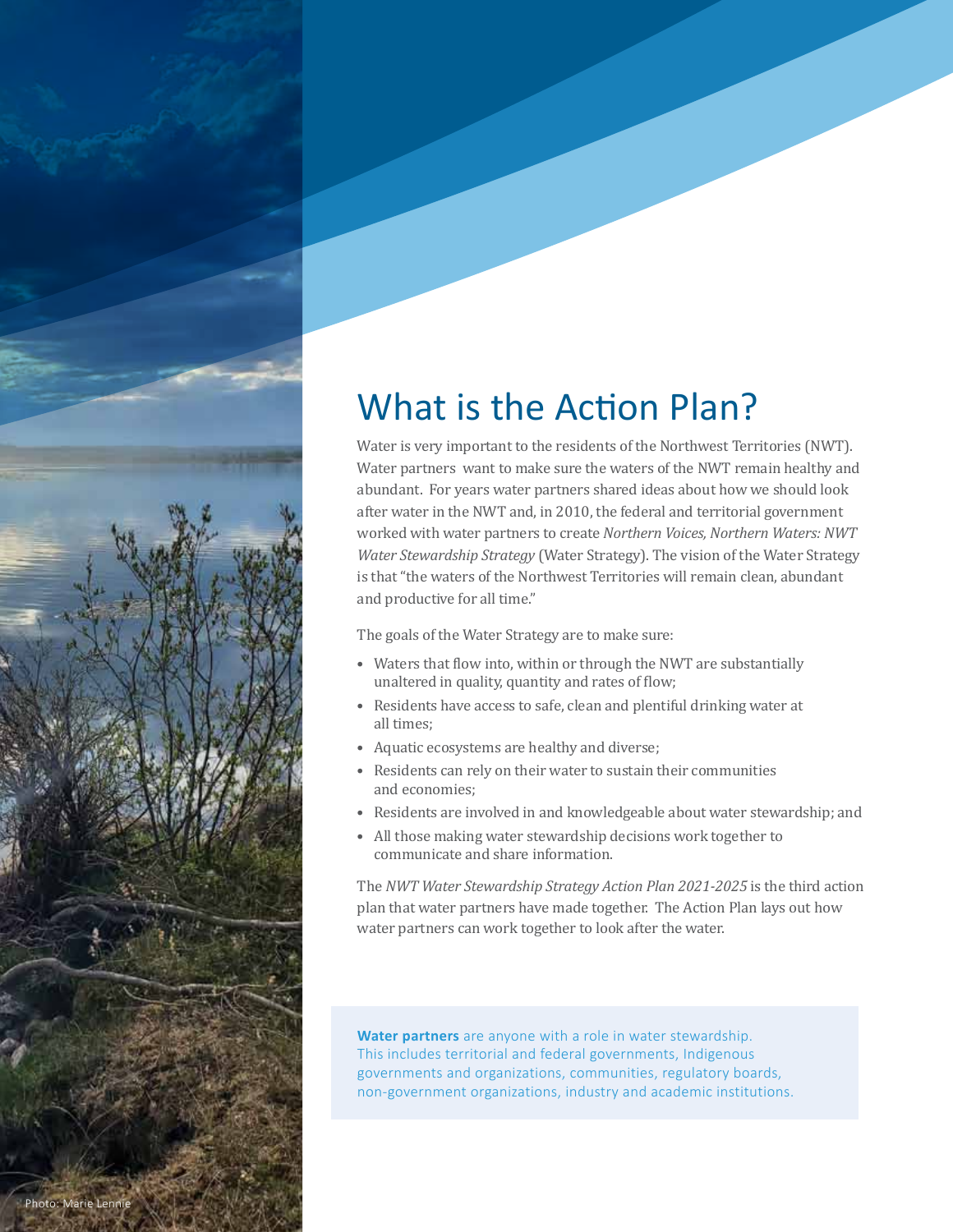### How was the Action Plan developed?

Water partners played a key role in the development of the Action Plan and were guided by the Water Stewardship Strategy (WSS) Indigenous Steering Committee (formerly the Aboriginal Steering Committee) and the Action Plan Development Committee.

Water partners took part in several engagement activities to develop the Action Plan including:

- • An independent review of the work completed through the 2016-2020 Action Plan;
- An online survey about what should be in the new 2021-2025 Action Plan;
- Virtual focus groups to help come up with more specific work items to be included in the 2021-2025 Action Plan;
- A virtual Water Stewardship Strategy Workshop where there were group discussions to learn more about what water partners want in the Action Plan; and
- The review of a draft version to come up with the final 2021-2025 Action Plan.

The public was also asked to provide ideas for the Action Plan through an online survey.

The Action Plan will be reviewed every five years to make sure work is being done to look after NWT waters.

### Who is on the WSS Indigenous Steering Committee?

Members of the WSS Indigenous Steering Committee are appointed by IGOs. The Indigenous Steering Committee has members from the Acho Dene Koe First Nation, Dehcho First Nations, Gwich'in Tribal Council, Inuvialuit Regional Corporation, Kátł'odeeche First Nation, Nahanni Butte Dene Band, North Slave Métis Alliance, Northwest Territory Métis Nation, Sahtù Secretariat Incorporated, Salt River First Nation, Tłįcho Government, Akaitcho Territory Government (observer) and Environment and Natural Resources (GNWT).

### Who was on the Action Plan Development Committee?

The Action Plan Development Committee had members from the territorial government, Indigenous governments and organizations, regulatory boards, non-government organizations and academic institutions.

# $\Omega$ **NWT Water Stewardship Strategy Action Plan** 2021-2025 **Plan d'action de** 2021 à 2025 **de la Stratégie sur la gestion des eaux**Government of Gouvernement des<br>Le Territories Territoires du No Photo: Marie Lennie